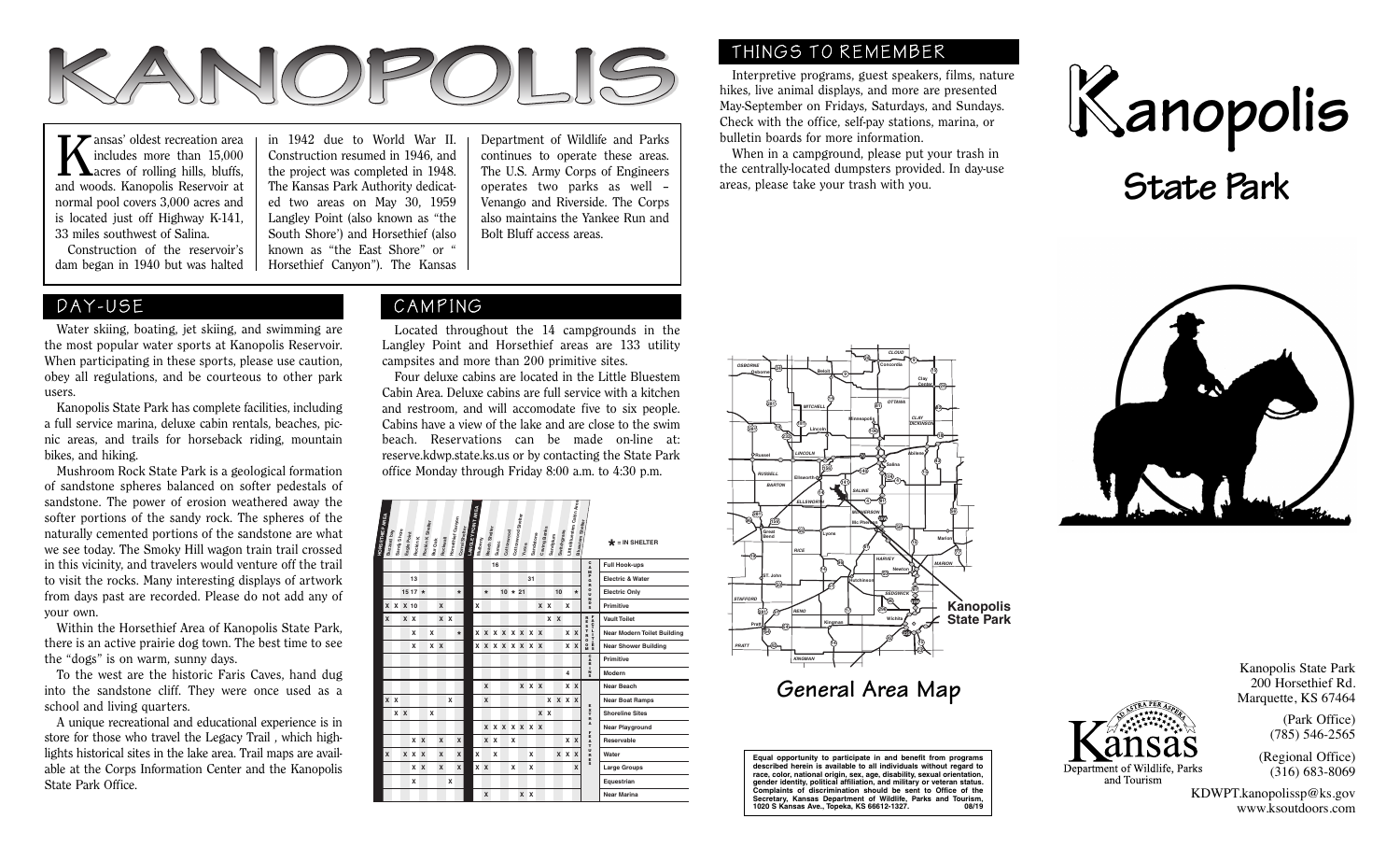#### BUFFALO TRACK CANYON NATURE TRAIL

 Enjoy a walk on this trail and observe native plants, wildlife, Indian history, and the geology of the canyons. The 1.5-mile trail follows Bison Creek. Numbered yellow markers along the trail correspond to the brochure "Buffalo Track Canyon Nature Trail" available at gatehouses, information centers, the marina, and the state park office. THIS TRAIL IS FOR HIKERS ONLY.

#### MULTI-USE TRAIL SYSTEM

 Kanopolis offers 27.38 miles of trails open to hikers, mountain bikers, and horseback riders, 15.3 of which are on the Smoky Hill Wildlife Area. This series of trails is comprised of the Rockin' K trails that go to and from the Rockin' K campground. The Horsethief trails loop through canyons and trees. Farther north and west, trails traverse the Smoky Hill Wildlife Area, the Prairie trails take you through high prairie and Red Rock Canyon, a sandstone canyon that will take your breath away. North of the Prairie trails are the Alum Creek trails, which cross the vast prairie and water crossings. Experience all they have to offer, but be aware, it can take more than a day to complete some trails on foot, and you won't be able to camp along the way.

#### SPLIT BOULDER TRAIL

 The Split Boulder Trail is a beginner mountain bike trail. It starts at trailhead E. This 1.63-mile trail loops through interesting boulder formations, near the shore line, through trees and meadows back to the trailhead. Hikers are welcome to use this scenic trail.

#### WILDLIFE VIEWING AREA TRAIL

 The 40-acre Wildlife Viewing Area has a .6-mile ADA accessible trail circling through a marsh and around two ponds, five photo blinds, and an observation deck that offer opportunities for birders, photographers, and outdoor enthusiasts of all ages. Contributions from generous donors helped restore this area from an unused motorcycle racetrack into a natural sanctuary.

#### KID'S POND ADA FISHING ACCESS AND TRAIL

 This new trail will provide 1/2-mile of hardened surface trail around the Kid's Fishing Pond, elevated walkways over the incoming creeks, interpretive signs, and fishing access points. This will offer excellent access for people of limited mobility to fish, view wildlife, and enjoy being outside.

#### TRAIL SEASON

 The Prairie trails and Alum Creek trails are closed to horseback riding and mountain bikes from Nov. 1 through Jan. 31. This is a safety precaution during hunting season. Trails inside the park are open year-round. Portions of the trails may be closed during high water because low water crossings become hazardous or impassable at times. Always approach crossings with caution.

#### TRAIL ACCESS

 All trails start in Kanopolis State Park. Camping equestrians use the campground (trailhead A). Equestrians visiting for the day use Horsethief Canyon (trailhead B). Hikers and mountain bikers use Buffalo Track Canyon (trailhead C). Stay on trails and do not trespass onto private land. Camping hikers and advanced mountain bikers can easily access trails through Rockwall campground (trailhead D). Beginning mountain bikers might consider the Split Boulder Trail (trailhead E).

### GENERAL TRAIL RULES

 To help maintain the beauty of the trails, please follow these rules:

1.Park all vehicles in designated parking areas with a vehicle permit properly displayed.

2. NO motorized vehicles allowed on trails.

- 3. Trail access is allowed only from designated trailheads – A,B,C,D, and E within the Horsethief area.
- 4. Camp only in designated areas and display all permits.
- 5. NO camping or fires along the trails.
- 6. Pack it in, pack it out! Carry out all trash.
- 7. Hikers yield right of way to horseback riders.
- 8. Mountain bikers yield right of way to horseback riders and hikers.

9. Mountain bikers must remain on marked trails or maintained roads.

10. Horseback riders must remain on marked trails. 11. Horses are allowed on paved surfaces only where the

trail crosses a road. 12. Buffalo Track Canyon Nature Trail is for hiking only.

13. Wildlife Viewing Area Trail is for hiking only.

14. Use proper trailheads to alleviate congestion and conflicts.

# TRAILS EQUESTRIAN FACILITIES

#### CAMPING AT ROCKIN' K CAMPGROUND

 The Rockin' K campground is designed for equestrians. Sites 1-10 are available for non-equestrians by request or reservation. Sites 1-4 are ADA accessible. All sites are reservable.

 Camping equestrians are encouraged to call the state park office (785) 546-2565, or email KanopolisSP@wp.state.ks.us to inquire about the availability of campsites at Rockin' K campground.

#### ROCKIN' K CAMPGROUND RULES

- 1. BACK INTO YOUR SITE. Keep campers/horse trailers and vehicles on improved camp pad. (Please stay off grass.) One camping unit per site. The picnic shelter IS NOT a camping area.
- 2. Horses must be kept in campsite and secured at designated tie-ups or provided corrals when not on the trails. Portable corrals may be used but must be erected around tie-ups. DO NOT SET PORTABLE PENS AROUND TREES.
- 3. DO NOT TIE TO TREES, CORRALS, ELECTRIC PEDESTALS, OR LANTERN HOLDERS (Subject to prosecution.)
- 4. Keep horses inside designated areas of Rockin' K Campground.
- 5. HORSES ARE NOT ALLOWED AT THE SHOWER BUILDING OR PICNIC SHELTER.
- 6. Use the manure bunker provided. You are responsible for keeping your campsite clean. Wheelbarrows and hay forks are available without charge in the campground.
- 7. Display valid permits at campsites and on vehicle.
- 8. DO NOT WASH HORSES AT CAMPSITE. Use washbays near the corrals.
- 9. Campers may use NO MORE THAN ONE (1) corral pen/campsite. There is to be no saving or reserving corrals for others. If a pen is empty (i.e. no horse and/or equipment at the pen,) it may be used by anyone.
- 10. Unless a prior reservation exists, the picnic shelter is available on a first-come first-served basis. Contact the park office to make reservations.
- 11. Pets shall be controlled at all times by using any one of the following methods: hand-held lead not more than 10 ft in length; tethered chained or leash not more than 10 feet long provided the pet is under the direct observation of and control by the owner; or confined to a cage, pen, vehicle, trailer, or cabin.

# HUNTING, FISHING, AND THE SMOKY HILL WILDLIFE AREA

#### HUNTING AND FISHING

 Approximately 11,000 acres are managed by the Corps and are open to the public for hunting. Game animals include pheasant, quail, prairie chicken, deer, furbearers, turkey, squirrel, rabbits, coyotes, and a variety of waterfowl.

 Kanopolis Reservoir offers excellent fishing for white bass and crappie.

 White bass may be taken soon after the ice melts in the shallows near Bluff Creek or in the Smoky Hill River during their spawning runs, usually in April.

 The best crappie fishing occurs from March to May, but crappie may be caught year-around in Tower Harbor and Yankee Run coves or along the face of the dam.

 This lake also supports walleye, saugeye, wiper, largemouth bass, and channel catfish. Call the fisheries biologist for information, (785) 658-2465

All federal and state fishing regulations are enforced.

#### SMOKY HILL WILDLIFE AREA

 Managed by the Kansas Department of Wildlife and Parks, the Smoky Hill Wildlife Area encompasses over 5,000 acres of diverse wildlife habitat. Native mixed grass prairie and wooded creeks lead to the Smoky Hill River that winds through the area. This popular area is known for its deer, turkey, and quail hunting. Waterfowl frequent the wildlife refuge and special hunts on the refuge provide additional hunting opportunities. Call the Smoky Hill Wildlife Area at (785) 658-2465 for a detailed brochure.